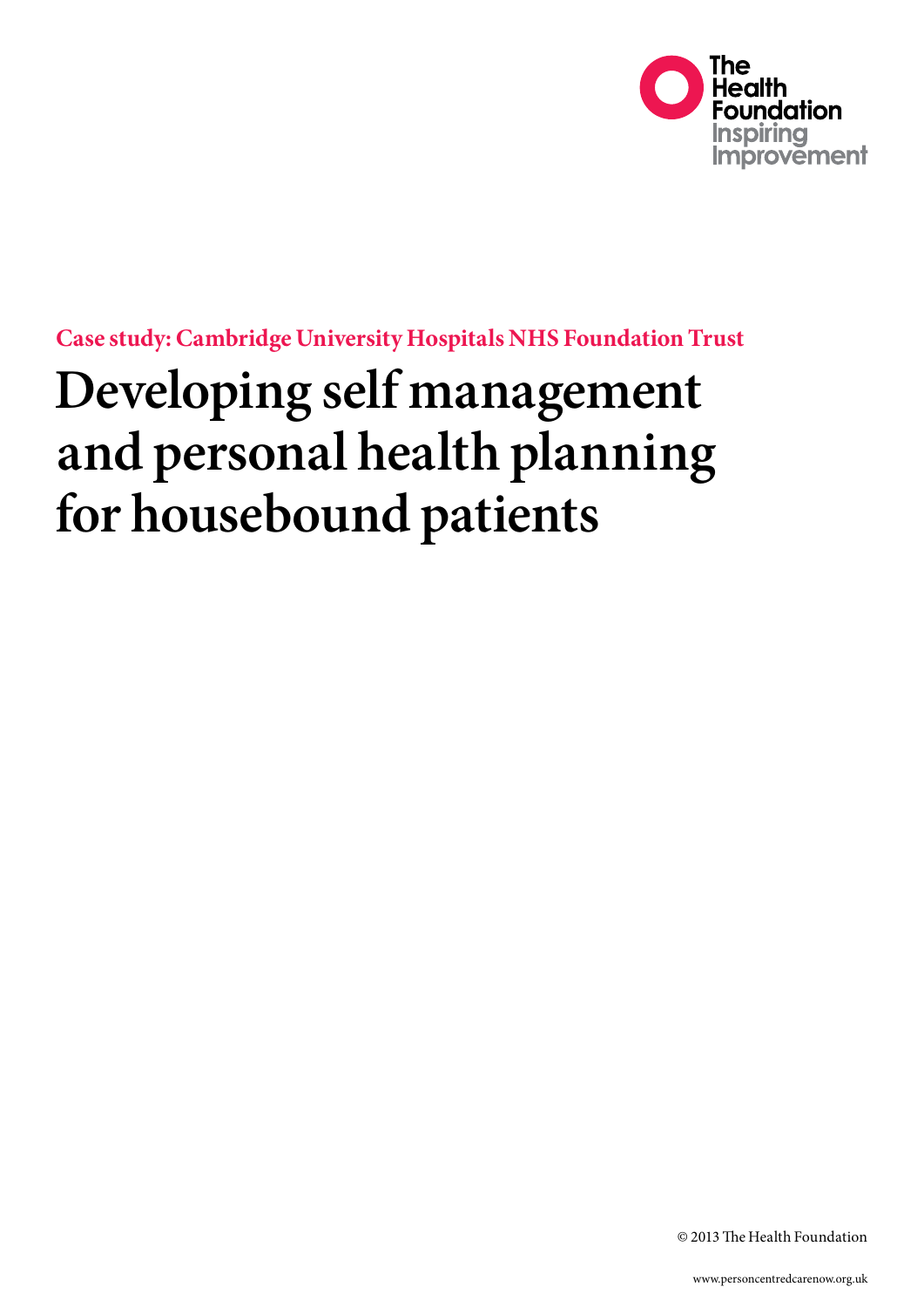## **The challenge**

There is evidence that self-management support reduces the rate of hospital admissions in patients with COPD. Whilst we provide and Enhanced Pulmonary Rehabilitation programme locally for COPD patients who are mobile, the programme is not accessible to housebound patients – who are the most vulnerable group – so they cannot learn the skills or benefit from the social support that this group provides. Anxiety, depression and social isolation are prevalent in housebound COPD patients who are at increased risk of hospital admission.

## **What we did**

In 2011 we were awarded Regional Innovation Funding to enable us to conduct a feasibility study to trial a web-based self management package with nurse coach support for this patient group. The aim is to enable patients with COPD who are housebound to develop self-management skills and participate in personal health planning.

The project is in partnership with UK Preventive Medicine which offers a web based package of support called The Prevention Plan, designed to support self-care and provide remote care support. The system provides the patient with an overall health risk assessment, personal Prevention Schedule according to NICE guidelines, their physiciandefined care plan, action programmes to tackle risks, a full Personal Health Record which also allows for monitoring entries (such as peak flow, blood pressure, glucose etc.), NHS choices content rendered within their personal portal, trackers, safe messaging and telephonic and messaging support from the patient's care team. For the care team, a clinical back-end enables population health management, workflow management, passing messages between care team members, managing telephonic support for the patient, co-ordination with community care etc.

COPD patients who are mainly housebound are supported by a nurse coach to use The Prevention Plan and those who do not already have internet access at home are provided with the necessary

equipment (tablet or laptop) and internet connection. The nurse coach will identify and then work with patients to coach them in the use of the Prevention Plan and provide self management support for personal health planning. They will be able to communicate and share with other patients who are also learning to self-manage through the Prevention Plan.

Due to the financial challenges within the Trust recruitment of the nurse coach took longer than anticipated so patient recruitment was delayed until the end of April 2012. In the meantime the project manager put governance arrangements for the project in place and identified the necessary hardware and connectivity options, liaising with possible suppliers.

As a feasibility study, the key aim of the project is to ascertain the acceptability and usability of the package for both patients and clinicians, and to assess its potential as a means of self-management support. As the work develops we would wish to know if such support can contribute to decreased healthcare utilisation from home visits, GP visits and inpatient stays. We are interested to know if the patient experience will be improved by patients being able to access support not previously available to them.

### **The impact**

We are in the early stages of patient recruitment, with three patients now enrolled in the programme, so it is too soon to assess the impact of The Prevention Plan and programme on patients. An evaluation plan has been drawn up and evaluation questionnaires are being created. The evaluation period will run until February 2013 and we are planning to recruit up to 15 patients.

If results of the feasibility study are positive, we will work with UK Preventive Medicine to consider how we can formally evaluate the package and potentially integrate the online tool "The Prevention Plan" into the working protocols of the Integrated Respiratory Team. This would be justified through the costsavings achieved.